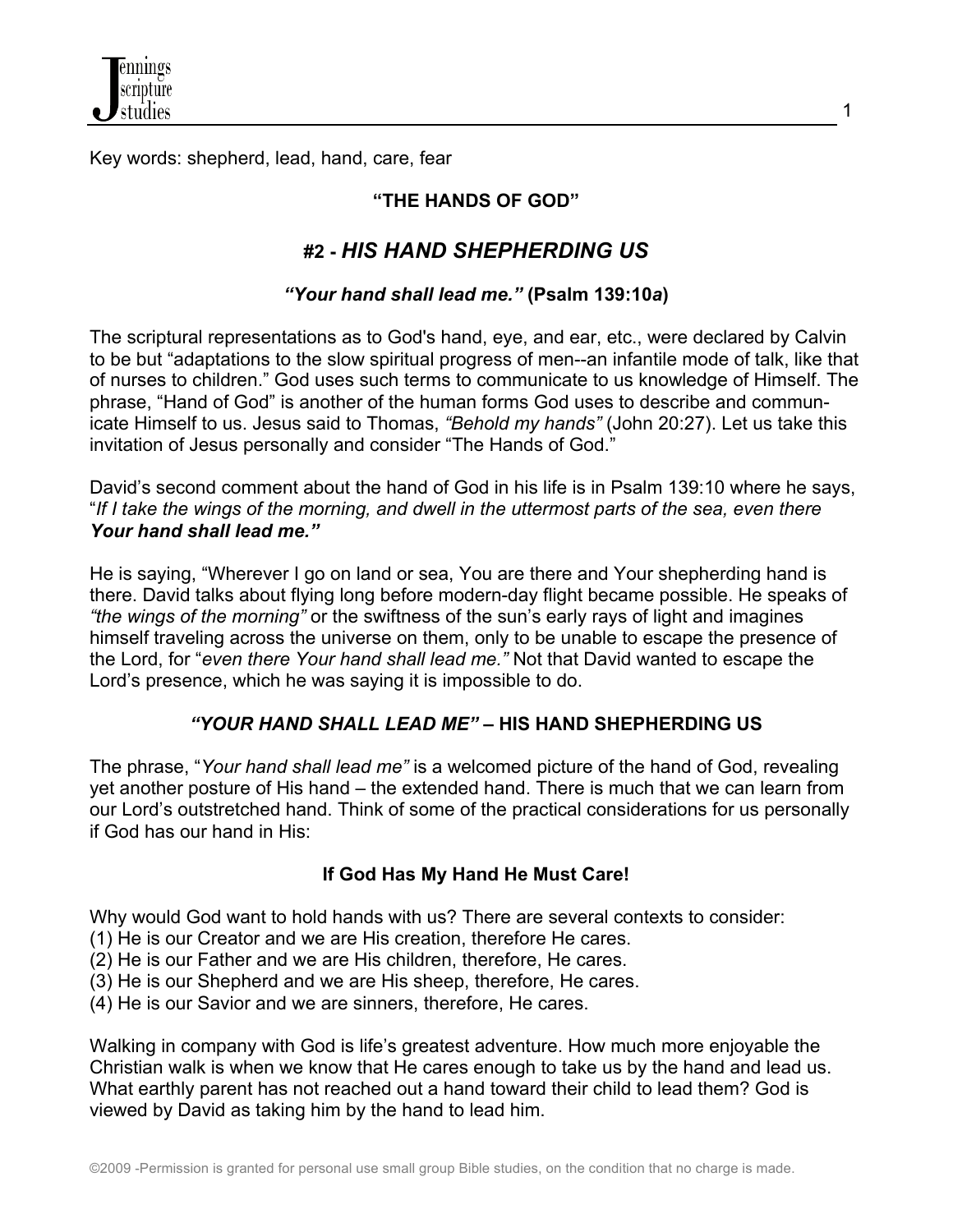#### *"He leadeth me, O blessèd thought! O words with heav'nly comfort fraught! What 'ere I do, where 'ere I be Still 'tis God's hand that leadeth me."*

## **If God Has My Hand He Must Be Near!**

The truth that God leads us is proof that He is near to us for it is not possible to hold hands at a distance.

A diver from Genoa, Italy, thought how wonderful it would be to place a statue of Christ beneath the sea so that divers and seamen would have Christ near to them. He presented the idea to some of his friends who were also deep-sea divers and the idea caught on. Funds were raised and a 9 foot bronze statue of Christ was cast. The 900 pound figure was lowered into place 56 feet below the surface of the sea and the diver who launched the idea said, "Now Christ is near to the sailors and divers."

Although the man meant well, he failed to comprehend the truth that Jesus is not limited by time or space. He said, "*I will never leave you, nor forsake you."* (Hebrews 13:5) He is so near to us that He leads us by His hand!

> *"Lord, I would place my hand in Thine, Nor ever murmur nor repine; Content, whatever lot I see, Since 'tis my God that leadeth me."*

# **If God Has My Hand I Need Not Fear!**

David said that even when walking through the *"valley of the shadow of death, I will fear no evil; for You are with me."* (Psalm 23:4) This is he who said, *"Your hand shall lead me."* This comes from one who knew the Shepherd and who experienced His shepherding protection.

> *"Sometimes mid scenes of deepest gloom, Sometimes where Eden's bowers bloom, By waters still, over troubled sea, Still 'tis His hand that leadeth me."*

## **If God Has My Hand He Has What I Hold Dear!**

Now, think that statement through: if God holds my hand, He is also holding what is in my hand. I am convinced that there are those who are gripping their earthly possessions so tightly that they have not experienced the openness of hand necessary to know the Shepherdhood of the Savior. It is difficult to hold the hand of someone with a clinched fist.

Open-handedness marks the one who walks hand-in-hand with God. If I can trust my eternal soul into His hands for safe keeping, surely I can place my earthly possessions into those same loving hands. If we trust Him with the greater, we can trust Him with the lesser.

©2009 -Permission is granted for personal use small group Bible studies, on the condition that no charge is made.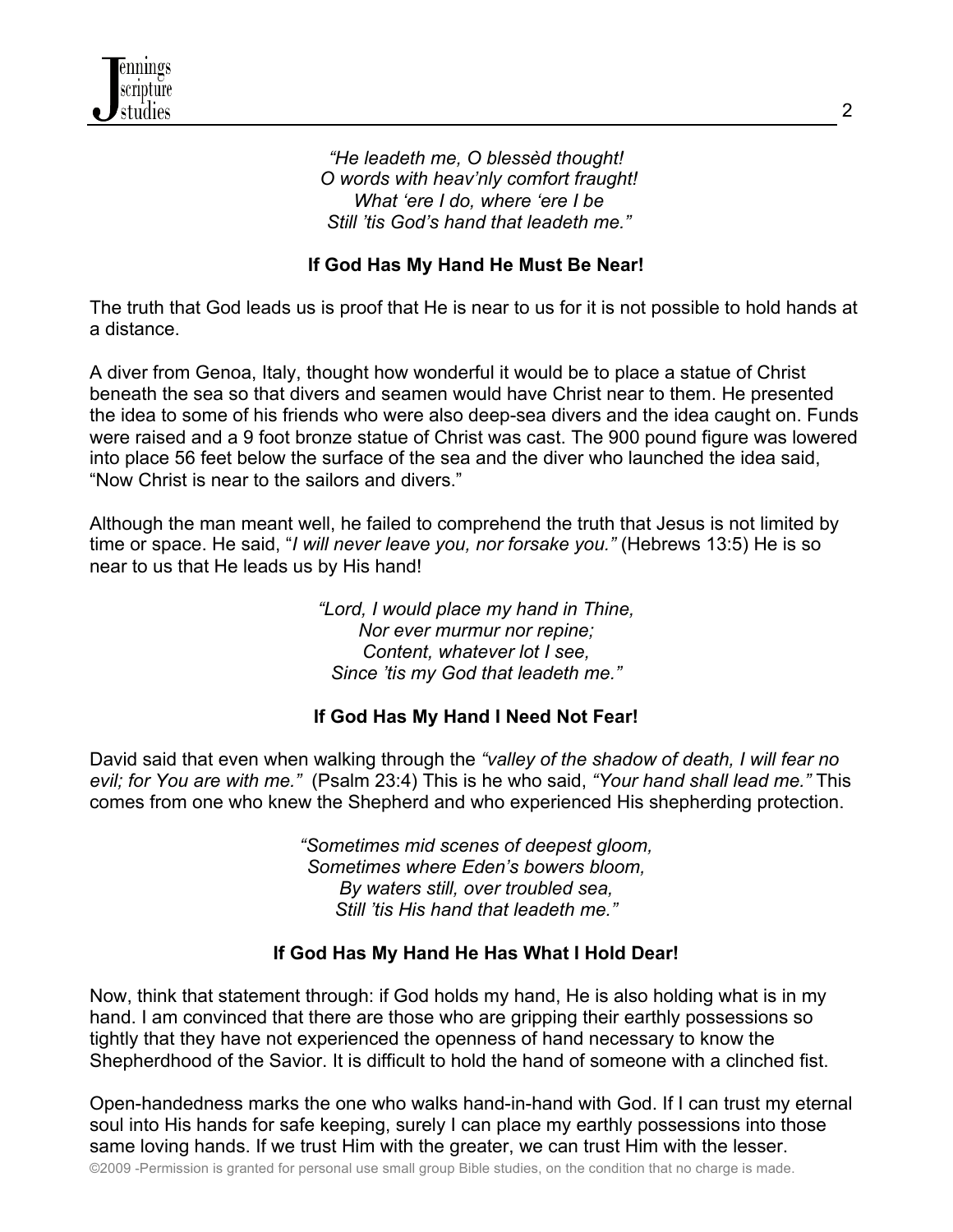It is said that Alexander the Great, upon his death-bed, commanded that when he was carried forth to his grave, his hands should not be enclosed in wrappings, as was the custom, but that they should be left outside the grave clothes so that all might see them and see that they were empty.

He was conqueror of the known world and possessor of its treasures, yet when dead could retain none of them. The poorest beggar and he were now upon equal footing.

> *"He leadeth me, He leadeth me, By His own hand He leadeth me; His faithful follower I would be, For by His hand He leadeth me."*

#### **If God Has My Hand The Path Need Not Be Clear!**

We have heard it said: "I would rather walk with God in the dark than walk in the light alone." How true that is for the trusting saint. We cannot always see what is ahead but the Good Shepherd sees and it is of the greatest comfort to know, with David, that His *"hand shall lead me."*

On one of my ministry trips to Bangladesh, I went on a wild boar hunting expedition at night with a missionary friend, accompanied by two Bengali guides. The wild boar like to feed on young rice roots and so they are usually found in or around the rice paddies.

A rice paddy is a checkerboard affair created by building up a dirt embankment around the area to be flooded with water. An area of several acres would have many separate pools separated by dirt berms. To walk from one side of the rice paddy to the other, one walks upon the dirt dividers, which are usually from two to three feet in height. In order to cross the paddy one must zigzag many time while being careful not to fall into the swamp-like water, which not only has rice growing in it, but various creatures moving around in the murky water, including snakes. Therefore, it is the better part of wisdom to keep atop the dirt berm!

At certain time of the year in Bangladesh, the moon is very bright and one can see without a flashlight. On this particular night we were making our way across a very large rice paddy, walking about ten feet apart. I was following my guide and could see quite well in the semidarkness. I was rather enjoying the adventure of crossing a rice paddy surrounded by dense jungle at night. However, a cloud suddenly moved over the face of the moon and there was no moonlight at midnight!

There I was in total darkness. My missionary friend and his guide, along with my guide, kept walking for the missionary's guide, who was in front of the procession, could dimly see to walk on the narrow dykes which were about twelve to fourteen inches wide. We had agreed to remain silent so as not to scare away any wild boar that might be in or around the paddies.

Bringing up the rear, I could see nothing! Therefore, like any city-living American not accustomed to walking across rice paddies in total darkness, I stopped and stood quite still lest I